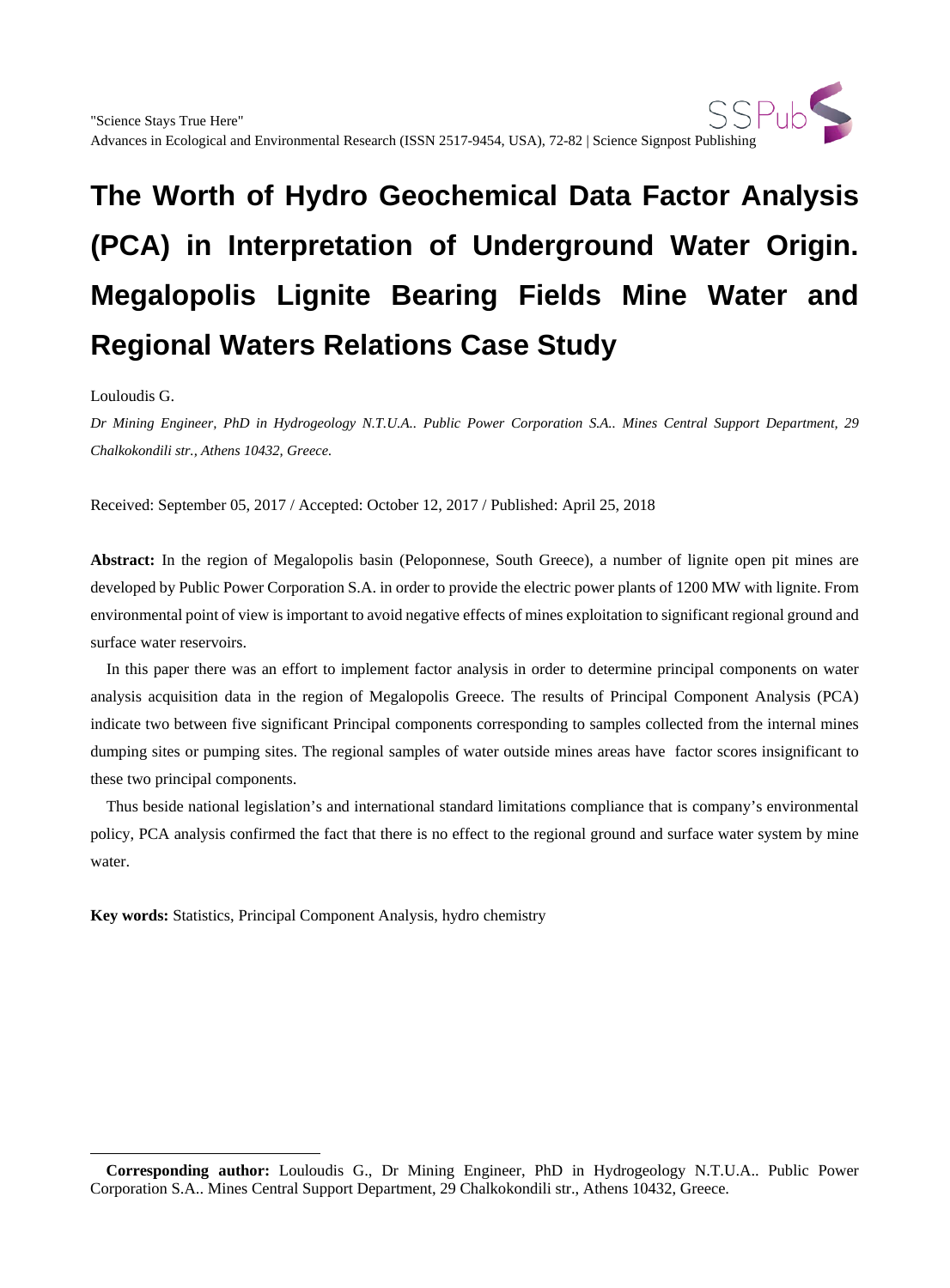## **1. Introduction**

In Megalopolis lignite bearing basin a number of 4 open pit lignite mines have been developed in order to provide with lignite 4 power plants units of 850 MW. These mines are, Kiparissia, Thoknia(Fig. 1.), Marathousa and Choremi(Fig. 2.), mining fields.

In the region there are also sufficient groundwater and surface water reservoirs.

Alfios and Elissonas rivers flow between the mines (Fig. 1., Fig. 2.).

As artificial surface water bodies can be considered the ponds that have been created in the remnant Kiparissia field (PK1), in exhausted Thoknia mine (Pond 1 and II), the pumping site PM1 in Marathousa and the pumping sites into Choremi mine (P17-P27).

As far as it concerns the underground water the existence of two different types water bearing horizons is certified. One developed in loose sediments porous media of overburden and one in karstic system of basement and mountainous surroundings.

Today from the karstic system is pumping out 15-20 millions  $m<sup>3</sup>$  of ground water per year in order to cover the power plants cooling demands. This withdraw served also occasionally the hydrologic protection of Kiparissia mine from ground water inrush hazard till 2014.

From environmental point of view it is significant to avoid negative effects of mines exploitation to ground and surface water bodies.

The control of water quality was decided to performed based on the results of Principal Component Analysis interpretation, as it's an international trend to environmental impacts investigations (Ting-Nien Wu, Chiu-Sheng Su, 2008).

## **2. Geological, Hydrogeological, Hydrological Conditions**

In Megalopolis area the overburden consists mainly of low permeability marl and clayey material. In the system of loose sediments aquifers are formed very locally usually in gravels of old and recent riverbed deposits. Through these deposits the mines areas can be water recharged either by precipitation's percolation or river's water lateral inrush.

Around Thoknia mine field this overburden aquifer becomes a pure aquitard (Fig.1.). Basin's basement and surrounding rocks are mainly karstified limestones. Into these karstified limestones different karstic aquifers are developed. The hydraulic connection between them is interrupted by flysch intercalations, mainly forming three karstic systems one west, one north and one main. This is certified on piezo metric measurements discontinuity. The most significant is the main Kiparissia karstic aquifer with 120 Km2 subsurface extend, 50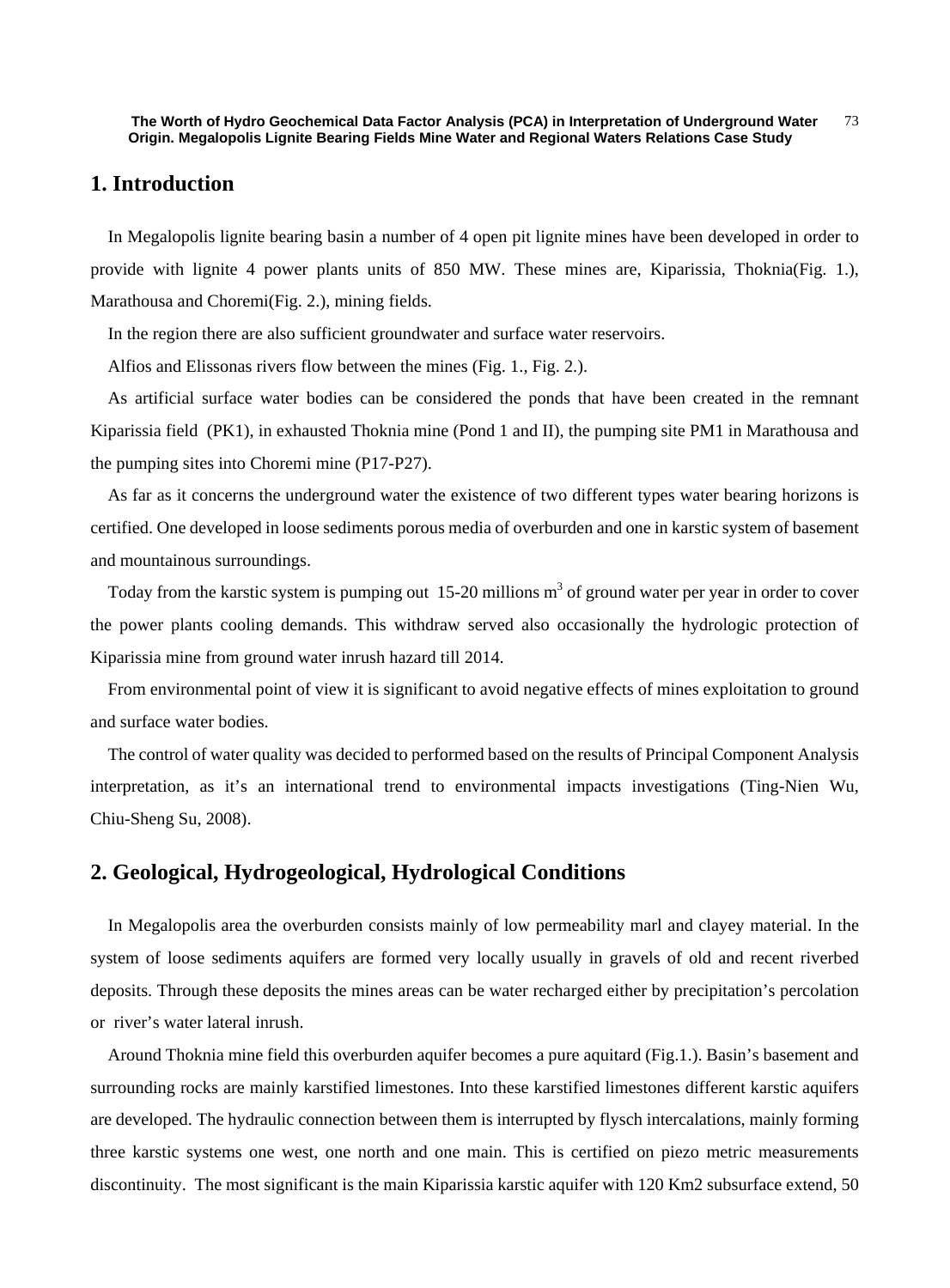Km2 of which is surface appearance. Recharge is estimated 45% of precipitation (Chatzisavvas K., P.P.C, 2016) and mean annual precipitation is 900 mm. The termination of mine groundwater dewatering process in addition to successive reduction of pumping rates by power plants wells for cooling, result in an successive groundwater level appraisal.

Only on the floor Kiparissia mine is revealed an hydraulic relation between surface and subsurface karstic waters. There appears a contact of the karstic aquifer on limestone (BR, K, N, G borehole series), with the pit lake (PK1) which has been formed in Kiparissia mine after the end of the exploitation. Altitude of the lake surface, and consequently its depth and volume, is varying, following roughly the fluctuation of the karstic aquifer.

Ponds and permeable parts mine waste dumps that have been created in the remnant Thoknia mine (Pond 1-II), in Choremi mine (P17-P27), are hydraulic isolated from karst by impermeable marl formations under the bottom of the mine (Dimitrakopoulos, Vasiliou , Stathopoulos, 2016).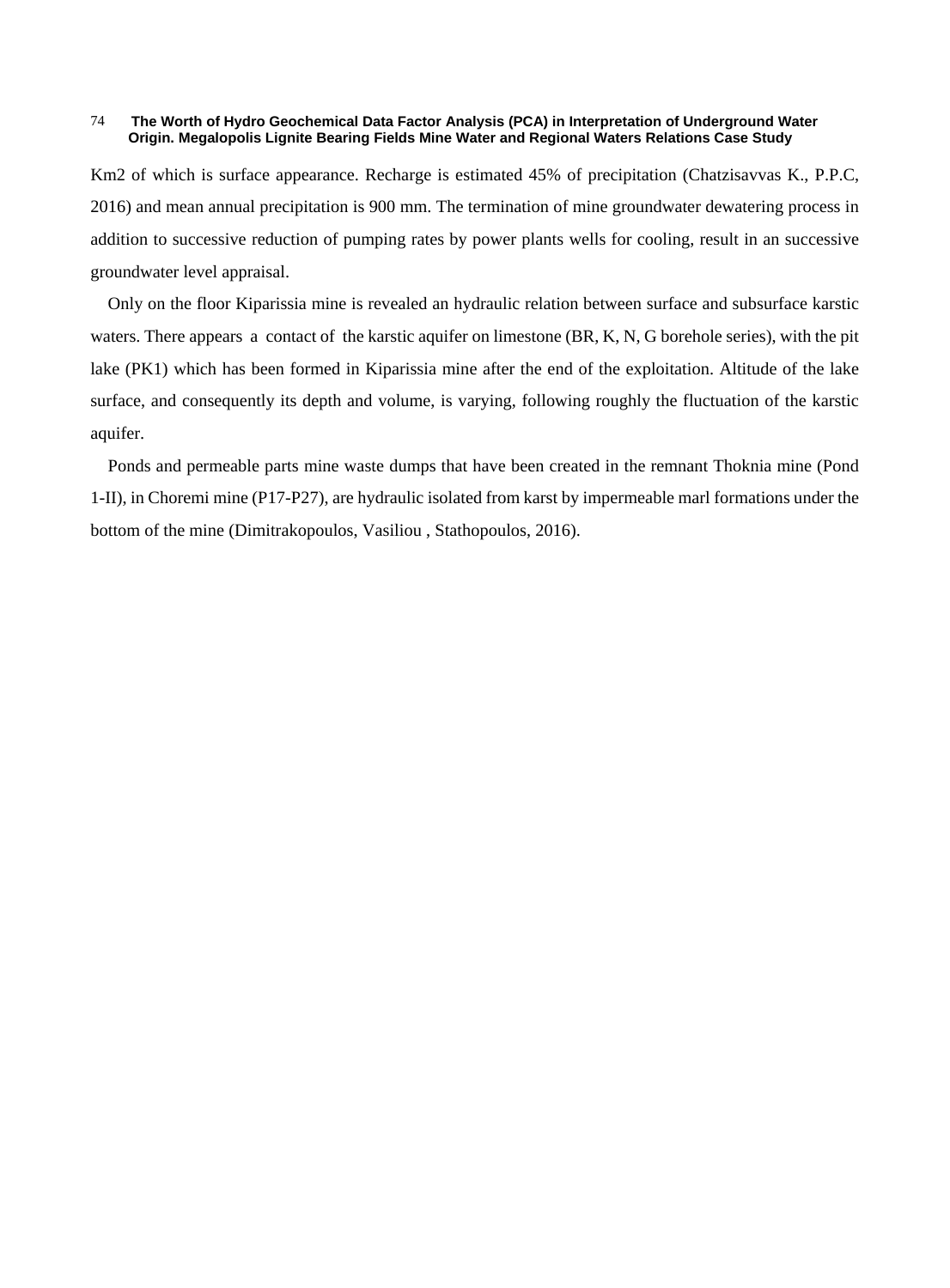

Sampling site into mine's pumping site that belongs to samples with PC1 factor score greater than one

Power Plant limits and Mine Administration's limits other installations and buildings



Sampling site into karstic horizonts



Sampling site from Alfios river

Figure 1. Sampling sites location map around Kiparissia and Thoknia mines. Samples of year 2015 characterization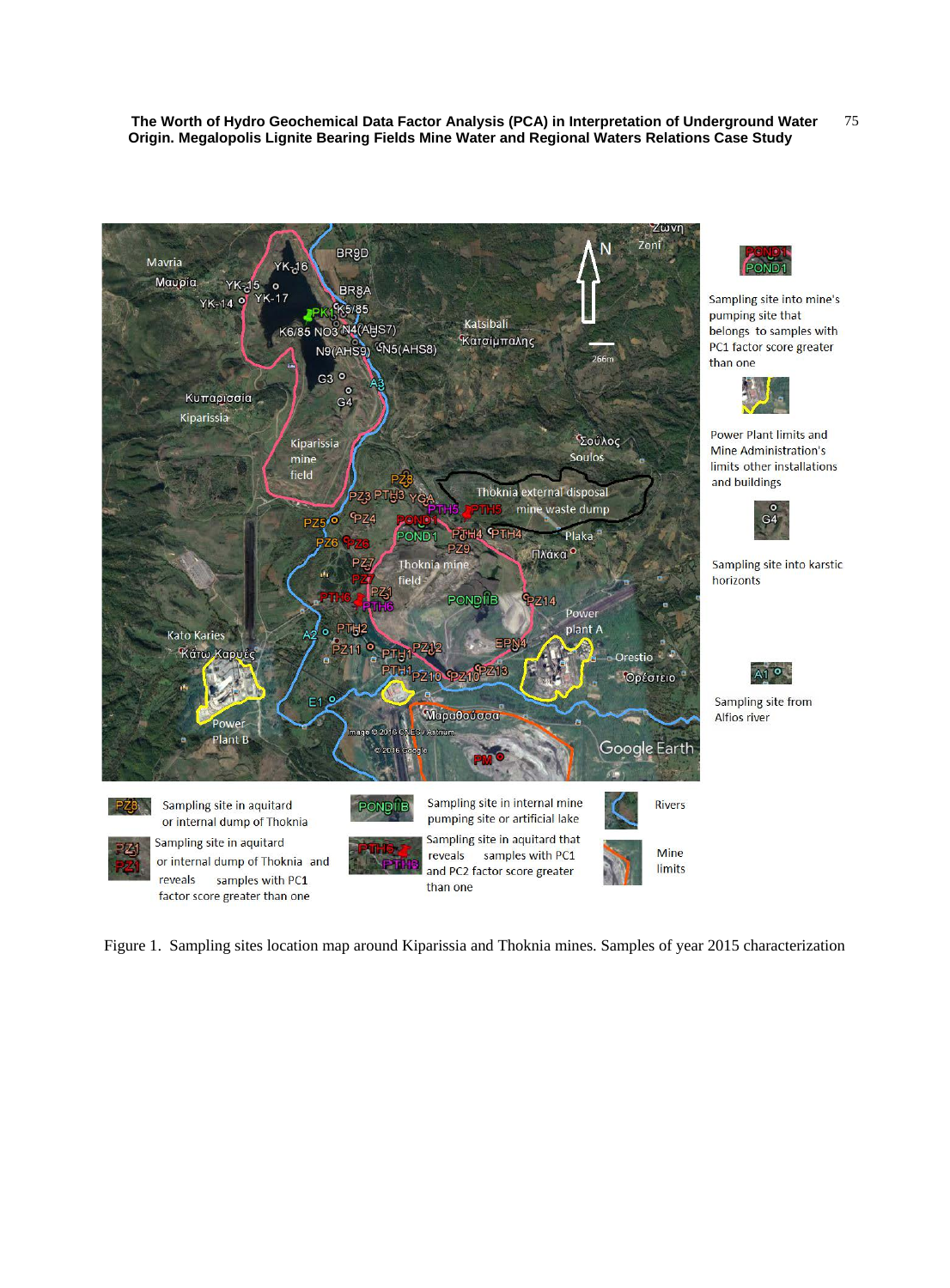# **3. Statistical analysis – Principal Component Analysis**

In this presentation there was an effort to implement factor analysis in order to determine principal components of water analysis acquisition data in the region of Megalopolis Greece.

The primary data frame loaded as input in R language, was an initial matrix of 58 recent water samples that were collected, mainly during wet and dry season in 2015-2016. The chemical analyses of these samples on 17 hydro chemical parameters are performed by Center of Standards and Tests Chemical Laboratory of P.P.C. .

On the initial matrix A1-A6 are samples from Alfios and E1 from Elissonas River. Samples coming from the karstic aquifer (water wells named Br, K, N, G series) and from the poor aquitard around Thoknia mine (boreholes PTH, YGA, fig. 1.) were included.

Also additional 54 samples results of previous investigations (before 2015) (Dimitrakopoulou 2010; Waterchem 2007) concerning ground water quality were incorporated to the initial matrix.

P.C.A. was run in R-Studio source code.

This is a perfect example how useful can revealed in comprehension of underground water origin the use of principal component analysis (P.C.A.) in hydro geochemical parameters. As parameters can be considered basic element's concentration and physicochemical parameters records (T, pH, C.O.D., T.O.C. etc.). Each principal component corresponds to a group of parameters that contribute strongly to the total variance of data cloud.

Principal component analysis is based on matrices eigenvalues and eigenvectors theory.

First a basic principal component's (axis or factor) fingerprint determination, through its eigenvector, is accomplished. Then it is easy to distinguish by sample's factor score which of the samples have a certain relation between them according to an hydro chemical mechanism. The rest of the sampling cloud is considered not affected by this mechanism.

In Megalopolis hydro chemical data acquisition 4 basic principal components were identified PC1, PC2, PC3, and PC4 corresponding altogether to 76.5% of total cloud variance.

The eigenvectors of PC1-PC4 were evaluated as registered in Table 1. In the same table the standard deviation of each principal component and the percentage contribution of each axis to the total cloud variance are recorded.

The biplot of Principal Component analysis as far as it concerns the first two axis is depicted in figure 3.

The first principal component PC1 contains the parameters E.C., Ca, Mg, K, Na, Mn, NO<sub>2</sub>, NO<sub>3</sub>, SO<sub>4</sub><sup>-</sup>,

T.O.C. and C.O.D. with an increasing trend of all and in accordance with a pH decrease mechanism.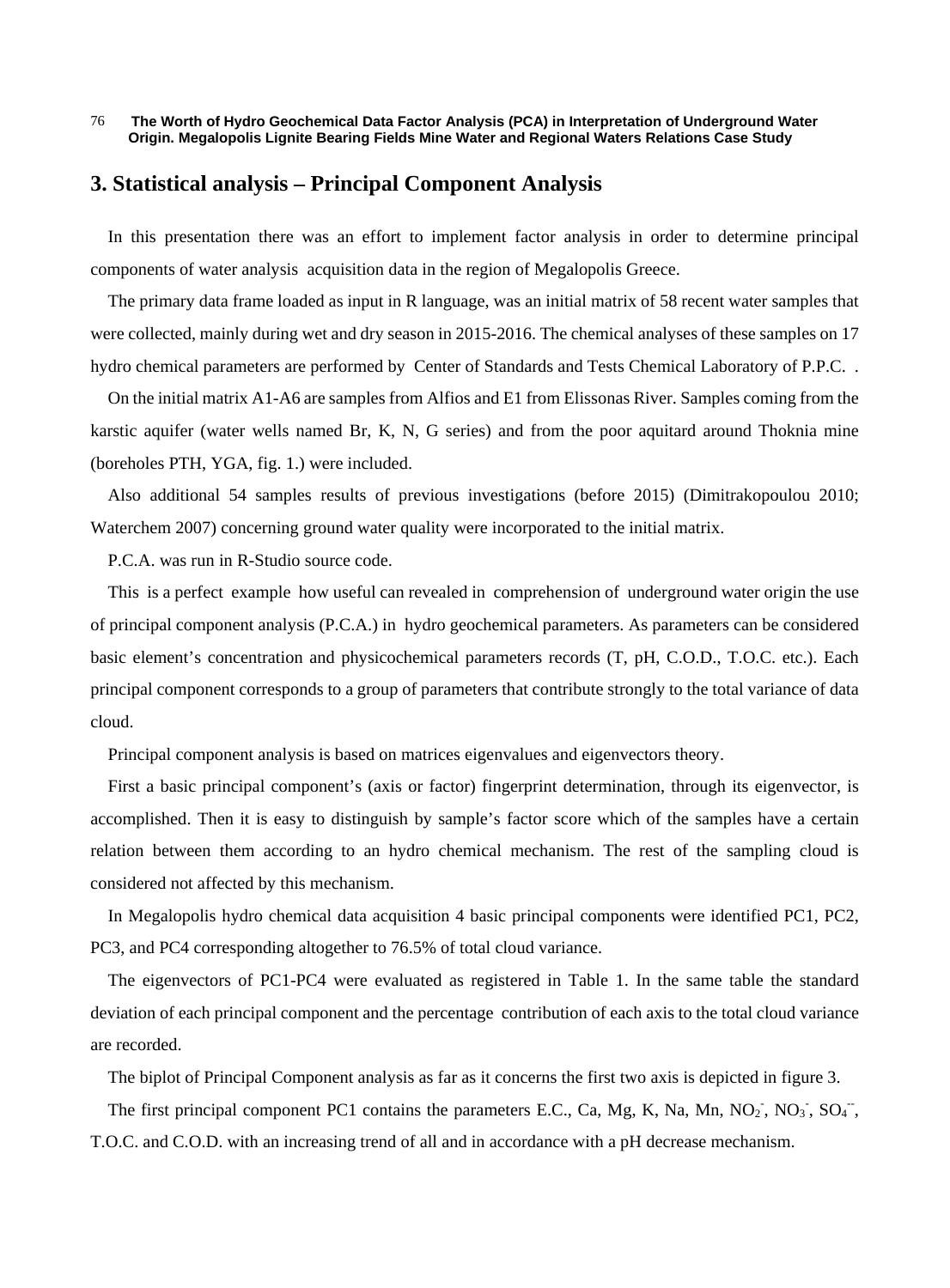The samples that PC1 mechanism governs their origin, are the samples with PC1 factor score greater than 1.0. These samples are depicted in Fig.1. red marked.

All samples with PC1 Factor score greater than one, are collected from piezometers that are located mainly into Thoknia's internal deposit (PZ6,PZ7) and some pumping sites in Choremi, Marathousa and Thoknia as depicted in figure 1. and 2. sample location maps.

Factor score grater than 1.0 appears also in the aquitard (PTH5, PTH6 before 2016).

The PC1 samples corresponds to surface water from internal mine pumping sites or lakes. This water is enriched to elements water as it leaches the lignite desulphurization products rejected into the waste deposits or leaches lignite deposits itself.



reveals

samples with PC1

factor score greater than one



Sampling site into mine's pumping site that belongs to samples with PC1 factor score greater than one



Power Plant limits and Mine Administration's limits other installations and buildings



Sampling site into karstic horizonts



Sampling site from Alfios river

limits



than one

charactirization

and PC2 factor score greater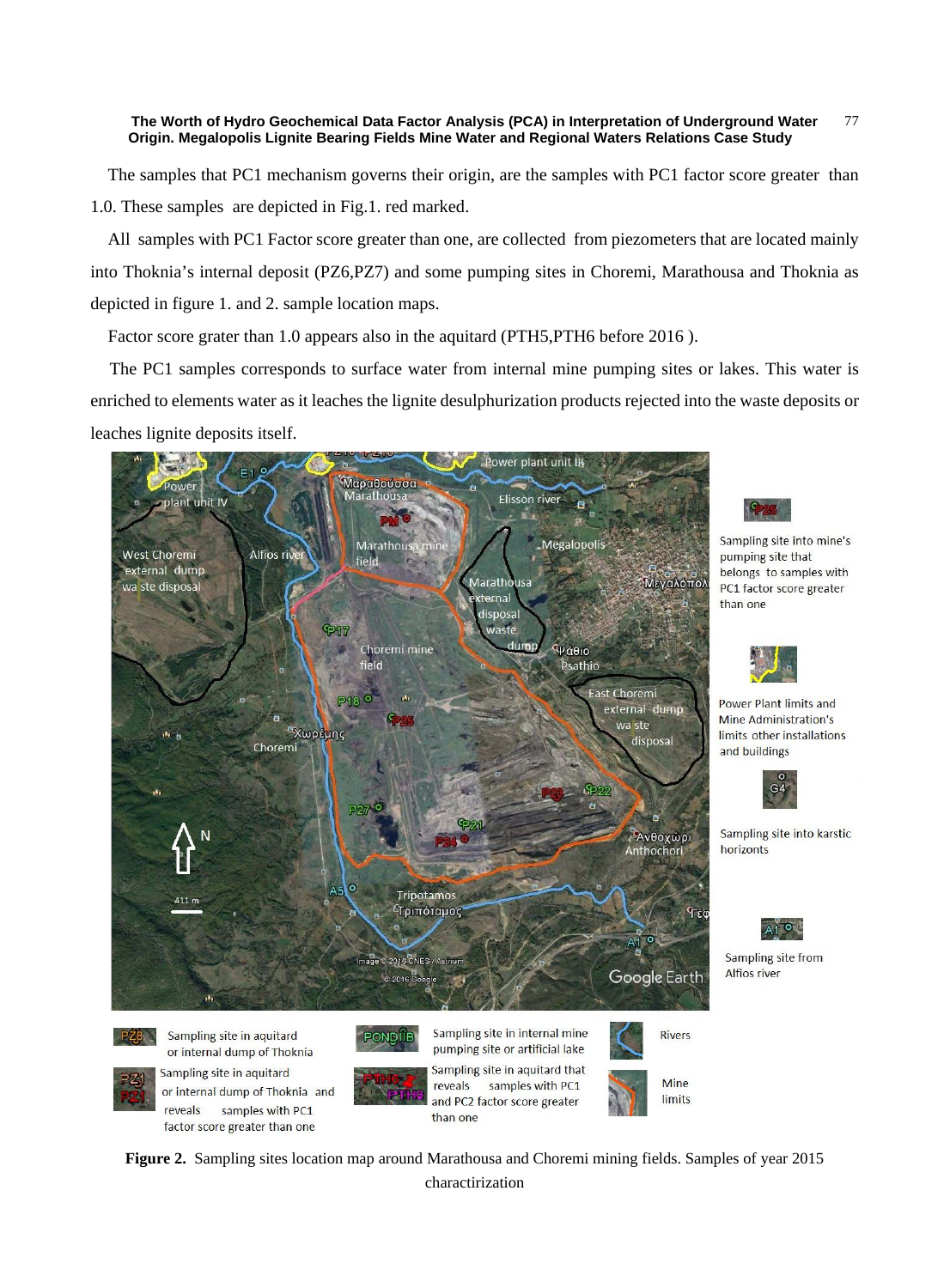Apparently this mechanism is direct connected with the waste materials rejected and deposit mainly into the mine of Thoknia.

However no other sample is related with the above mechanism of PC1. The samples collected from Alfios river and karst groundwater samples in the broader region are not affected by the desulphurization products deposition. Even samples too close in Thoknia deposition region as YGA etc. are not ever related with PC1 mechanism.

The second component PC2 involves the parameters pH,  $SiO_2$ , Zn,  $HCO_3$ <sup>-</sup>, Na<sup>+</sup>, SO<sub>4</sub><sup>-</sup>, NO<sub>3</sub><sup>-</sup> ions concentrations and corresponds to an hydro chemical mechanism that increase SiO<sub>2</sub>, HCO<sub>3</sub> and N $\alpha^+$ ,K<sup>+</sup> content while simultaneously decrease  $\text{Zn}^{++}$ , NO<sub>3</sub>, pH, SO<sub>4</sub><sup>-</sup> values.

The samples where the mechanism of PC2 dominates that have factor score greater than 1.0 in PC2( Fig.1.). These are mainly pumping site of Thoknia (pond1) plus only two samples (PTH5, PTH6 before 2016) of the aquitard near by Thoknia internal dump. No other sample have relation with this mechanism.

These samples corresponds to surface water from internal mine pumping sites or lakes and it's an enriched to elements water as it leaches the lignite flying ash products rejected into the waste deposits.

This PC2 hydro geochemical mechanism is also related with a decrease of  $\text{Zn}^{++}$  mobilization, despite of pH decrease, when simultaneously concentrations of  $NO_2^-$  in  $NO_3^-$  are low. Such conditions appear in absence of agrochemical pollution (no fertilizers etc.) .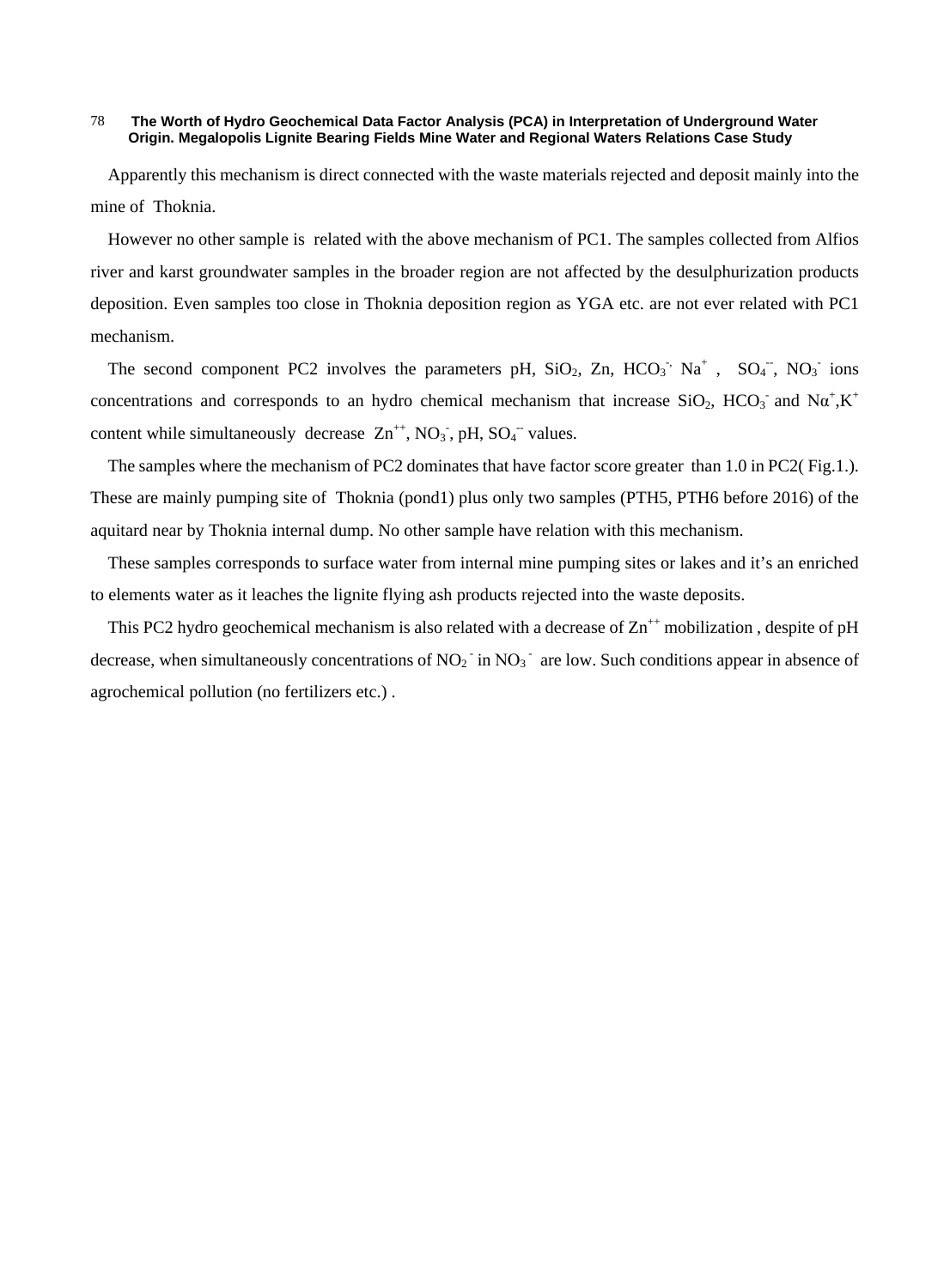

Figure 3. Biplot of samples and parameters on PC1 and PC2 components coordinate

In no sample of Alfios river this mechanism is significant. Is so insignificant that can be negible.

Alfios river water samples have no relation with this principal component and its mechanism.

Karst waters are also unrelated with PC1 mechanism.

The PCA also fact certifies the fact that borehole's YGA1, PTH water is in a great extend unrelated with the piezometer's PZ developed into Thoknia's deposition water.

The third axis PC3 contains the parameters pH,  $Al^{3+}$ ,  $K^+$ ,  $Mn^{++}$  and C.O.D., T.O.C. involved in a mechanism that values of their concentrations are increased drastically as the organic content (T.O.C., C.O.D.) and pH is decreasing.

No sample appears to have PC3 factor score greater than 1.0, coming to the conclusion that there is no sample affected by the large content  $K_2O$ ,  $Al_2O_3$  in flying ash.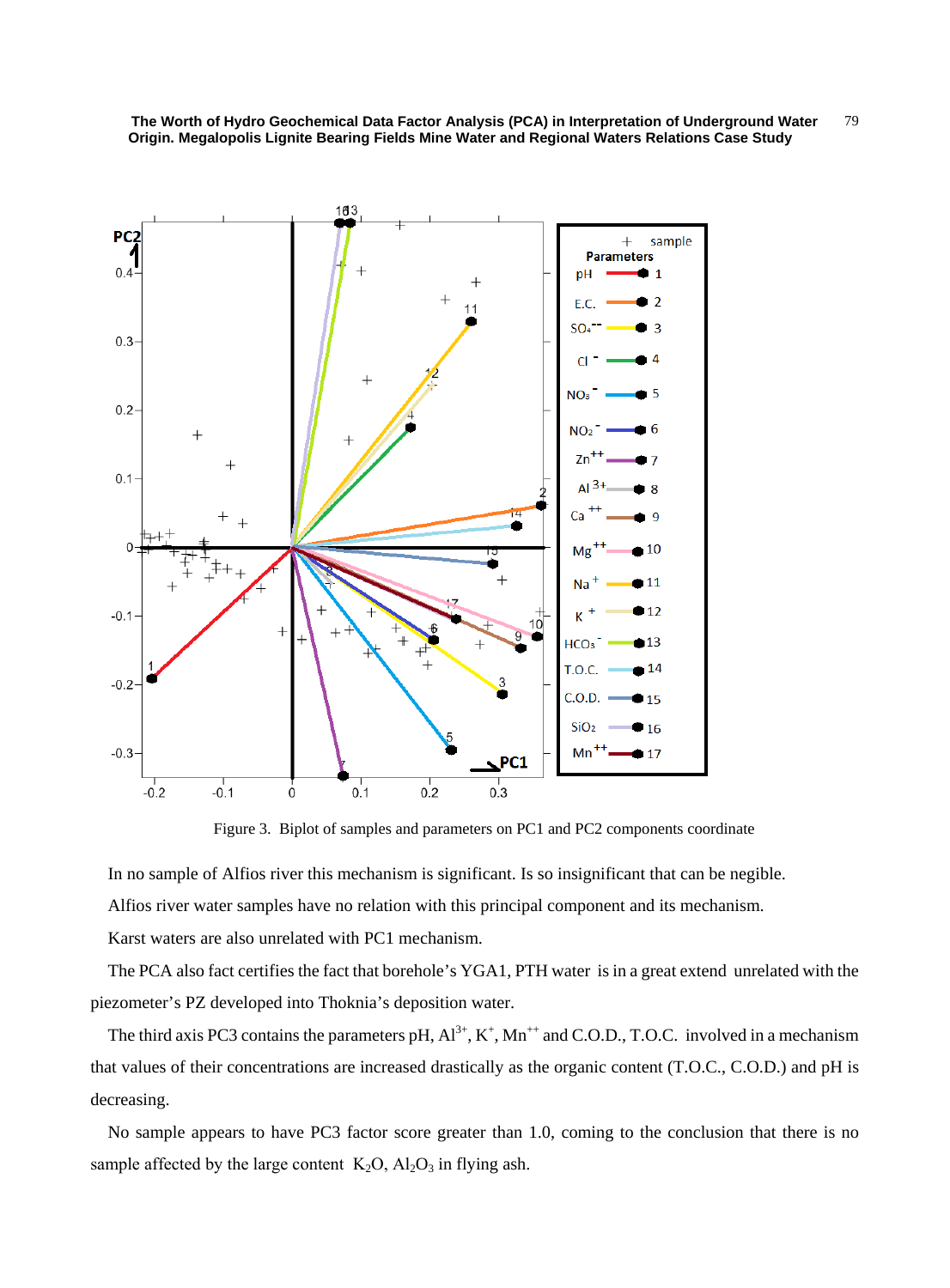The fourth axis PC4 contains the parameters pH, NO<sub>2</sub>, T.O.C., C.O.D,  $Mn^{++}$ ,  $Zn^{++}$ ,  $Al^{3+}$ . involved in a mechanism that values of all concentrations and physicochemical parameters are increased drastically.

No sample appears to have PC4 factor score greater than 1.0.

The rest principal components seems to have no significance since each one have lower than 5% of total sampling cloud's variance.

| Parameter            | PC1       | PC <sub>2</sub> | PC <sub>3</sub> | PC <sub>4</sub> |
|----------------------|-----------|-----------------|-----------------|-----------------|
| pH                   | $-0.2051$ | $-0.1908$       | $-0.1857$       | 0.3683          |
| E.C.                 | 0.3650    | 0.0623          | $-0.0153$       | 0.0702          |
| $SO4^-$              | 0.3057    | $-0.2143$       | 0.1295          | $-0.0167$       |
| CI <sub>1</sub>      | 0.1727    | 0.1759          | $-0.1514$       | $-0.1876$       |
| NO <sub>3</sub> -    | 0.2289    | $-0.2940$       | $-0.1504$       | $-0.0124$       |
| $NO2^-$              | 0.2064    | $-0.1355$       | $-0.0887$       | $-0.3566$       |
| $\rm Zn^{++}$        | 0.0730    | $-0.3353$       | 0.0982          | 0.4701          |
| $\mathrm{Al}^{+++}$  | 0.0547    | $-0.0524$       | 0.6510          | 0.3784          |
| $Ca^{++}$            | 0.3290    | $-0.1469$       | 0.1197          | $-0.0012$       |
| $Mg^{++}$            | 0.3542    | $-0.1295$       | 0.0278          | 0.0081          |
| $\mathrm{Na}^+$      | 0.2602    | 0.3297          | $-0.1568$       | 0.1329          |
| $\mbox{K}^+$         | 0.2030    | 0.2362          | 0.3435          | $-0.0494$       |
| HCO3                 | 0.0856    | 0.4739          | $-0.0536$       | 0.1822          |
| T.O.C.               | 0.3243    | 0.0330          | $-0.2774$       | 0.2303          |
| C.O.D.               | 0.2894    | $-0.0220$       | $-0.3387$       | 0.2454          |
| SiO <sub>2</sub>     | 0.0730    | 0.4729          | 0.1654          | 0.1320          |
| $\mathbf{Mn}^{++}$   | 0.2316    | $-0.0999$       | 0.2860          | $-0.3849$       |
| Standard deviation   | 2.6653    | 1.9118          | 1.13019         | 0.98559         |
| % of total variance  | 41.79     | 21.50           | 7.50            | 5.71            |
| Sum % total variance | 41.79     | 63.29           | 70.80           | 76.51           |

Table1. Results of Principal Component Analysis – Factors Eigenvectors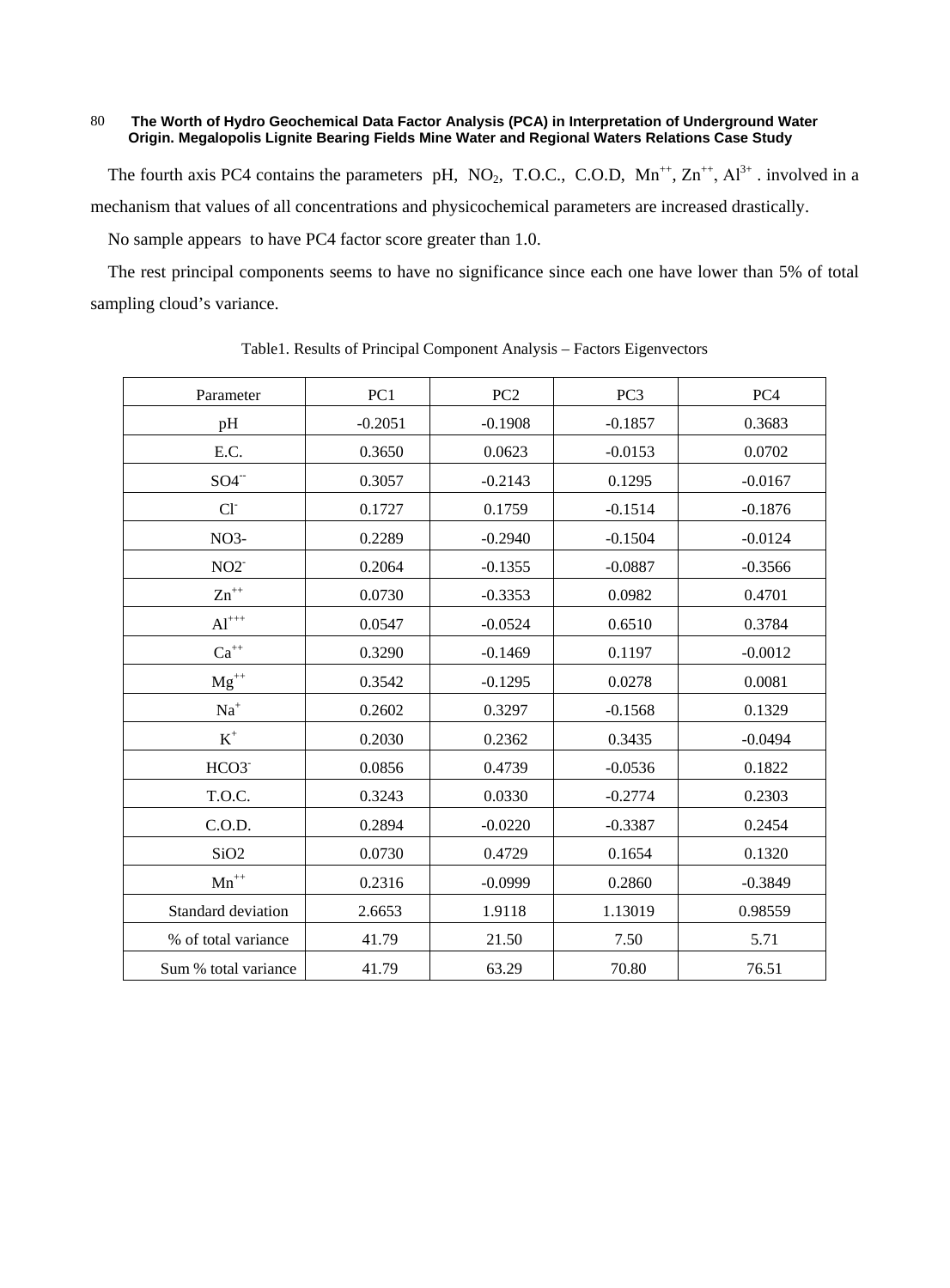## **4. Conclusion**

By applying the statistic method Principal Component Analysis to hydro chemical data we achieve two goals:

First PCA results became an alarm system that warns us for a leakage of polluted water before the logged parameters values reach the active values, following the next concept. If a sampling site sample traditional belonging to a group of natural regional water reveals an increase of sample's factor score to a principal component indicating a group of mine water there is risk.

This is quite important because the legislation limits compliance by itself is not sufficient protection of aquatic environment especially while as the qualitative status reaches the legislation limits this status becomes irreversible.

Secondary PCA results offer us a fare system in evaluation of each anthropogenic pressure participation to the total pollution.

As far as it concerns the case study of Megalopolis basin after 2015, there is no regional samples of water outside mines areas having factor scores significant to mine water first three principal components (PC1, PC2, PC3). In fact the factor score values are so insignificant that can be considered negible. That means that karst water, surface water and aquitard's water are not affected by mine water.

# **References**

- [1]. Alfredo H., S. Ang, Wilson H. Tang(1975): "Propability concepts in Engineering Planning and Design", John Wiley and Sons, Inc. Edition.
- [2]. Brian S. Everitt and Torsten Hothorn A (2009), AHandbook of Statistical Analyses Using R, Paris.
- [3]. C.A. Appelo, D. Postma(2004), Geochemistry, groundwater and pollution, 2<sup>nd</sup> edition.
- [4]. Charls Zaiontz, Real Statistics using Excel, Principal Component Analysis, http://www.real-statistics.com/multivariate-statistics/factor-analysis/principal-component-analysis/.
- [5]. Chatzisavvas K.(2016), Megalopolis mines dewatering report for year 2015 Evaluation of environmental impacts, P.P.C. Athens.
- [6]. Dimitrakopoulos D., Louloudis G., Koumantakis J.(1991), Environmental Impacts in Relation to the Ground Water in Open Lignite Mines of P.P.C., Greece, 4<sup>th</sup> International Mine Water Association Congress, Ljubljana-Portschach.
- [7]. Dimitrakopoulos D., Vasileiou E., Stathopoulos N., Dimitrakopoulou S.(2016), Estimation of the qualitative characteristics of the post mining lakes in different lignite fields in Greece, Mining Meets Water – Conflicts and Solutions, IMWA 2016 in Leipzig, Germany.
- [8]. Freeze Allan H. and Cherry John A(1979), "Groundwater", Chapter 3, pp82-101, U.S.A.
- [9]. Georgen H.(1977), Extension of Megalopolis lignite mines for steam electric unit IV" (final study).